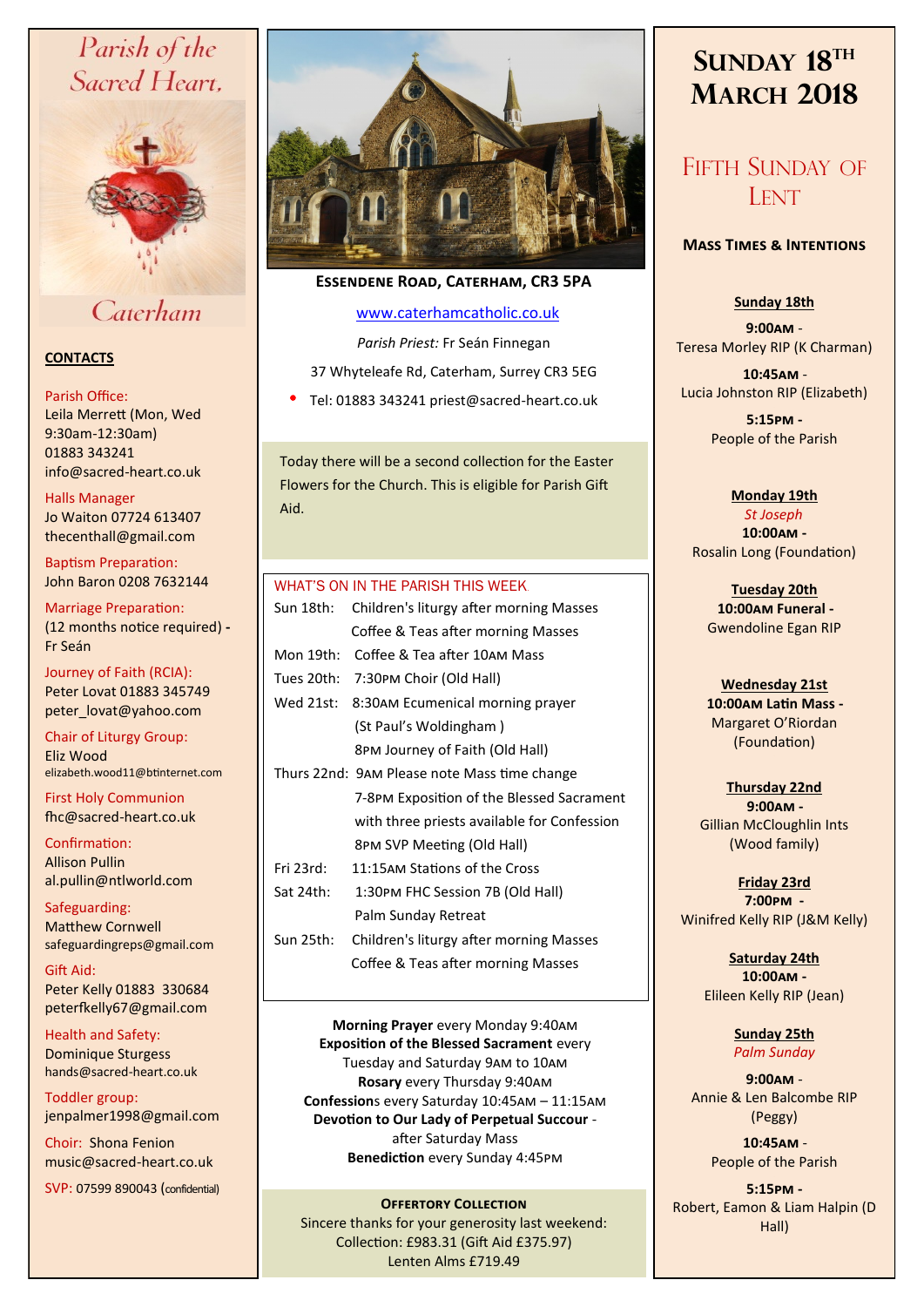ૻૻૢૻ૾ Join us – and also for our consideration of the readings for next Sunday. All welcome! 8.00pm Wednesday 21st March, in the Old Hall

 **N E W S O F I R A Q I C H R I S T I A N R E F U G E E S I N M A D A B A**

Many thanks to all who signed Easter cards for the refugee families in Madaba. These, together with a donation of over £2000 and books for the primary school will be taken to Jordan by Della Shenton of Parishes for Peace later in March. The director of Caritas, Jordan said, "Iraqi refugees are afflicted by frustration, loneliness, isolation, despair and sadness. They worry about their future and that of their children."

A few have left Jordan to return to Mosul in Iraq. Most have no wish or will to return. As refugees recognised by the UN they have permission to remain in Jordan for 3 months. For overstaying this period they are fined approximately £1.50 per person per day. None can afford to pay this so if they leave Jordan they do so with a large debt and no right of return for 5 years. Hence their unwillingness to return to Mosul. Mike Wood.

## **G I F T A I D**

For anyone who has not yet done so, please don't forget to collect your envelopes. If you are a UK tax payer and would like to join our Gift Aid scheme please contact Peter Kelly 01883 330684

#### **A P F R E D B O X E S**

Would all promoters please collect the contents of the red boxes from their members and either leave it in the presbytery clearly marked with your name and a phone number or hand it to me by 2 April. Would any one in the parish who has a red box but does not have a promoter to collect their money please contact me. Moyra Brohier 342928.

A day to take time out.

Finish your Lent in the right way - by thinking about your faith.

Saturday 24th March, 10am to 3.30pm.

Our parish retreat, is put

**P A R I S H R E T R E A T !** 

together with you in mind. Local - if you have to pop back for family, we meet in the Centenary Hall!

Starting with Mass and stopping for a shared lunch, it is a day of renewal and community. Try it - it's free! - just bring a

#### **D E T A I N E E S A T G A T W I C K**

On Friday 13th April, 7:30pm there will be a talk in the Old Hall by Felicity Dick of Oxted Parish. She is speaking on behalf of the Gatwick Detainees Welfare Group who visit and befriend asylum seekers and people held in immigration detention indefinitely. All welcome.

#### **P L A N N I N G / B U I L D I N G E X P E R T I S E N E E D E D !**

Is there anyone out there that can help with planning, costing and/or building advice for a large new storage facility to be built adjoining the end of Centenary Hall for use by

our very own 5th Caterham Scout Group? Professional architect plans have been drawn up and we now need help making these become a reality. If you/

someone else you know can help, please contact Mel Flaherty at secretary5thcaterham @outlook.com or 07736 070455.

lunch to share.

bers!)

(Please sign the sheet at the back of the church, so we have an idea of num-

#### **S V P C L O T H I N G A P P E A L**

The SVP would like to thank everyone for the fantastic response to the clothing appeal for Gatwick detainees. Three car loads of clothes were safely delivered down to Crawley on Monday, and were most gratefully received.

On Thursday 22nd March, 7-8pm there will be Exposition of the Blessed Sacrament and three priests available for Confession.

# WAYS IN WHICH TO OBSERVE LENT

#### **Fridays in Lent**

11:15am Stations of the Cross 12.00pm soup, bread and cheese lunch. In the Old Hall Proceeds to CAFOD. Would you like to help set up, cook or serve the lunch? Eliz Wood*: elizabeth.wood11@btinternet.com*

**Lent Discussion Groups** Sunday @ 7.30pm Monday @ 11.00am Wednesday @ 7.30pm, 8.00pm Thursday @ 7.30pm See the lists in the porch for venues and further details.

**Books and activities** for all the family are available in the shop.

**Lent Extra** has daily recollection, articles and children's activities - £1.25

#### **S V P F I L M C L U B**

Monday  $26<sup>th</sup>$  March 2pm. Our film this month with be the Victoria and Abdul. Victoria & Abdul is a 2017 British biographical comedy-drama film directed by Stephen Frears and written by Lee Hall. The film is based on the book of same name by Shrabani Basu, about the real-life relationship between Queen Victoria of the United Kingdom and her Indian Muslim servant Abdul Karim. It stars Judi Dench, Ali Fazal, Michael Gambon etc.

\*\*Please could all minsters and readers to sign the sheets in the porch saying which services they will be at.\*\*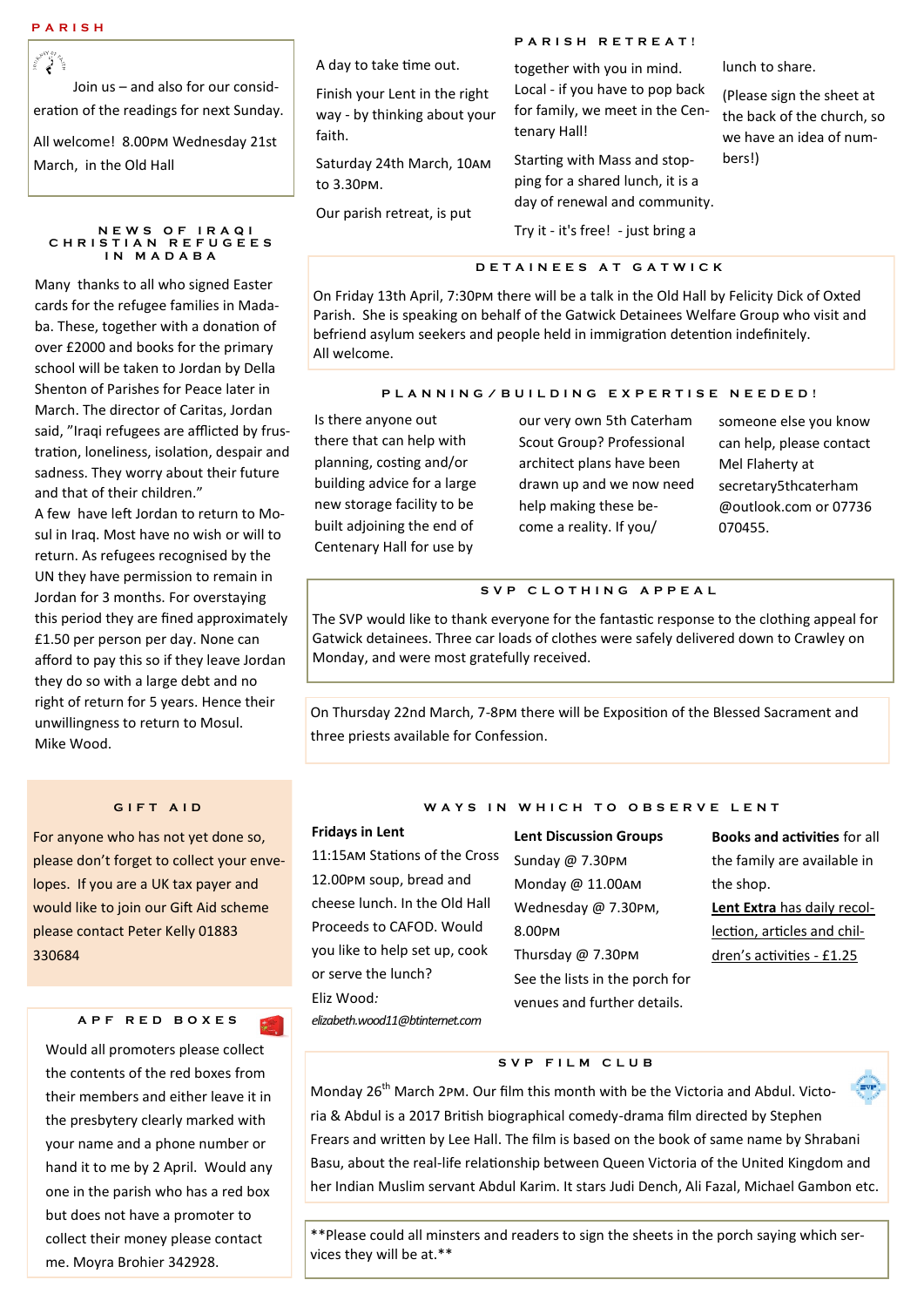ROMERO, HEARTBEAT OF EL SALVADOR Presented by Rise Theatre at 7.30pm on Fri 23rd Mar in the PNL Centre at St Joseph's. Tickets £10 and £5 (11-16yrs) now available. Please call 216128 or go online at www.ticketssource.co.uk/risetheatre or email maryd.barrett@ntlworld.com

#### **T H E W O R L D M E E T I N G O F F A M I L I E S I N D U B L I N**

Bishop Richard invites you to join him for the World Meeting of Families in Dublin with the Holy Father, Pope Francis: 21-26 August 2018 sees the arrival of the World Meeting of Families in Dublin, Ireland. The Diocese is making the most of this wonderful

opportunity by organising a pilgrimage for those who would like to attend. It is open to families of all shapes and sizes, from tiny tots to Grandparents. We will be staying together in Dublin City University accommodation and trav-

elling to events together by coach. A three day congress will be followed by a Festival of Families and a Solemn Eucharistic Celebration with Pope Francis. If you would like more information about the event visit

www.worldmeeting2018.ie/en/ If you would like to join us on pilgrimage, please speak to your parish priest about how he can support you financially, and for a booking form. Alternatively you can contact Lizzie or Katherine of the Diocesan Pastoral team wmof2018@dabnet.org

**Are you a graduate with a strong desire to inspire young people and transform lives through exploring some of life's biggest questions? Have you considered becoming a Secondary RE teacher?** The University of Sussex offers full and part time PGCE and School Direct Courses in Religious Education resulting in qualified Teacher Status (QTS) and a PGCE of up to 90 Masters Level Credits. For more information including eligibility and entry criteria visit www.sussex.ac.uk/education/ite/pgceandschooldirectsecondary/religiouseducation To discuss further contact either Sally Dudley, Initial Teacher Education Recruitment, Selection and Admissions Lead at Sussex University s.e.dudley@sussex.ac.uk or Claire Rooney, RE Curriculum Tutor c.rooney@sussex.ac.uk.

### **A D O R E M U S - N A T I O N A L E U C H A R I S T I C P I L G R I M A G E A N D C O N G R E S S**

Adoremus - National Eucharistic Pilgrimage and Congress - Liverpool 2018: Adoremus ("let us adore") is the title being given to an initiative of all the bishops of England and Wales to create a special opportunity for us to reflect on

the centrality of the Eucharist in our lives.

From 7th to 9th September 2018 there be will a National Eucharistic Congress in Liverpool called Adoremus. Through this event, and all the preparation taking place

before it, we seek to rejuvenate Eucharistic adoration in our parishes as the source of strength for our lives and for our mission, that of making present the love and compassion of Jesus in our society. You can read more about the

Eucharistic Congress here.

A&B Diocesan contact is Canon Tom Treherne whom you can contact via his assistant for the event Liz Fitch on 01424 420815 or by email office.admin@parishofgoodshep herd.co.uk.

Days on the Eucharist - Preparation for Adoremus and World Meeting of Families: In order to give a flavour of Adoremus - National Pilgrimage and Eucharistic Congress, Liverpool 2018, and the World Meeting of Families in Dublin, the diocese is hosting a final morning session focusing upon the Eucharist within a family setting. Come and join Bishop Richard for a series of talks and workshops revolving around the theme of the Eucharist, with particular focus on its relevance to us within our family lives. All are welcome, whether you hope to go to the events or just want to find out more about the topic. Woking, Saturday 24th March and Holy Cross Priory, Heathfield, 14 April.

#### **E A S T E R R E T R E A T F O R 1 8 - 3 5 S A T W O R T H A B B E Y**

Worth Abbey and The Wellspring Community invite young adults (ages 18-35) to celebrate the Easter Triduum (29th March-1st April) with a retreat at Worth Abbey. Over the Easter Triduum young adults from across the UK will be

gathering to celebrate the Death and Resurrection of Our Lord Jesus Christ. The retreat will be centred around participation in the Triduum liturgy from Maundy Thursday to Easter Sunday, with a programme of talks by the monks, discussion, prayer & reflection and fellowship. Leading up to the retreat, you are welcome to be part of a 'Cross Walk'- a group of young adults and monks who will walk to Worth from Arundel, across the beautiful South Downs, carrying the cross. We will begin the walk on Palm

Sunday (25th March) and arrive at Worth on Maundy Thursday (29th March). Booking forms are now available. Please contact TOC@worthabbey.net or fcarbone@wellspringbrighton.org.u k. You can also find more information via Facebook.

#### **P R I E S T H O O D V O C A T I O N R E F L E C T I O N D A Y**

A day of reflection for single men aged 35-55 who wish to explore if they have a calling to the priesthood. Saturday 9th June 9.30am – 3.30pm. St. John's Seminary, Wonersh, Guildford, GU5 0QX. For more details contact the Fr. Con Foley - 01932 842643 or email foleycon@gmail.com.

#### **M A S S F O R D E A F A N D H A R D O F H E A R I N G**

The next monthly Mass will be held on Saturday April 7th at 1pm in St John the Evangelist, Springfield Road, Horsham,

RH12 2PJ. Diocesan Coordinators and Communicators for Deaf and Hard of Hearing People: Mr Peter Booker and

Mrs Maria Booker, c/o DABCEC, 4 Southgate Drive, Crawley, West Sussex RH10 6RP. Email:

mag.booker@gmail.com . Mobile: 07970428601 (sms [text] only) Tel: Mr Jim Mortell on 01273 552159.

#### **T H E W E S T E N D**

Friday 23rd March, 2pm. As we walk around the West End, we'll see the history of London as it expanded - becoming ever more crowded, varied, fascinating, but also poor and difficult. Yet it was here that the Church did some of its most impressive work with the poor and needy. Meet at St Patrick's Soho Square. W1D 4NR. Nearest Tube: Tottenham Court Road.